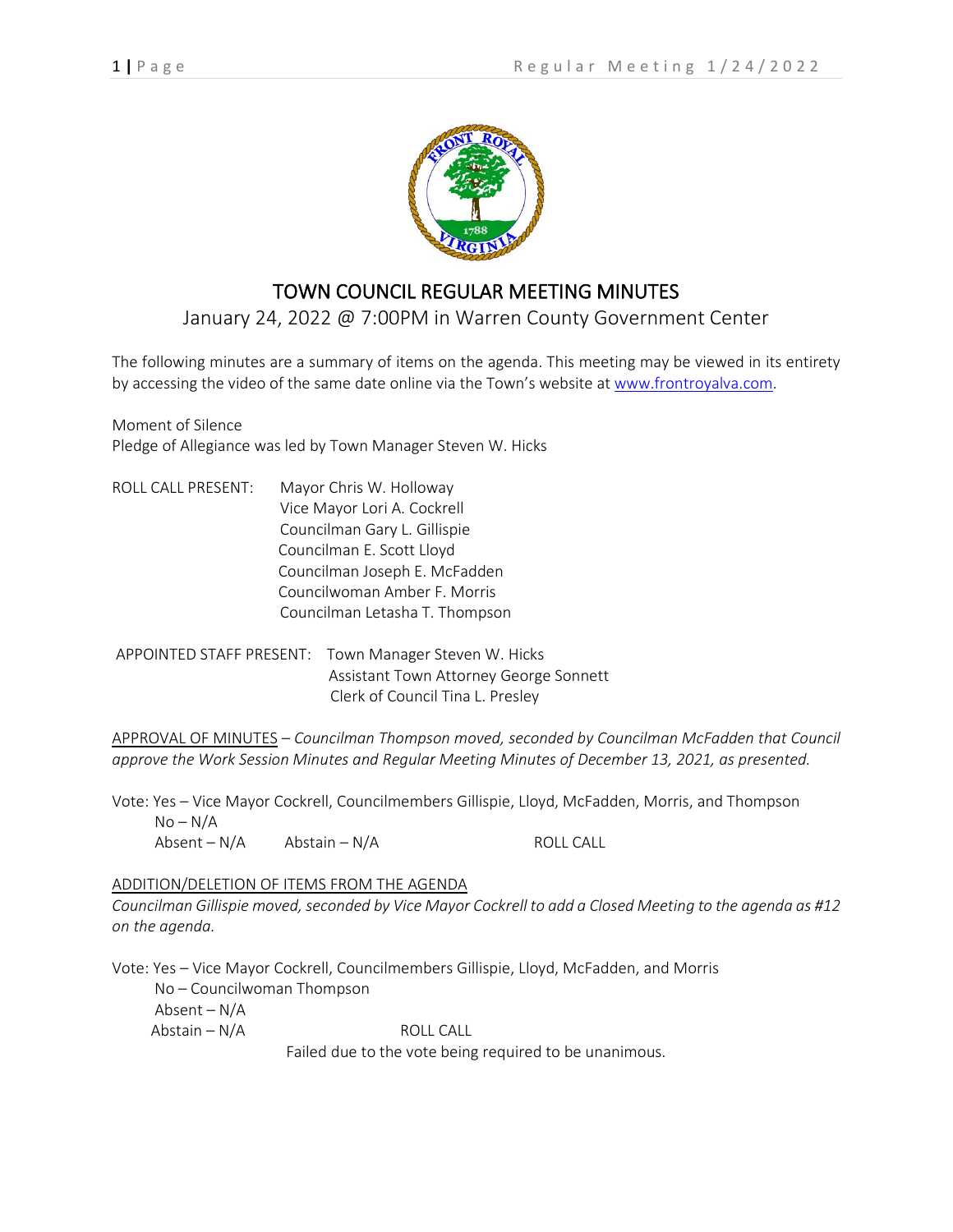$No-N/A$ 

#### RECOGNITIONS/AWARDS/REPORTS –

Recognition of Solid Waste Employees – The Mayor and Council recognized and voiced appreciation to the following Town employees for their commitment and outstanding service to the Town for cleaning up refuse at Kendrick Lane Apartments and going above and beyond making Front Royal a great place to live. Those recognized were Eric Jorgensen, Jorge Guerrero, Paul Breed, Dwayne Craig, James (EJ) Swindell and James Walker. Town Manager Hicks noted that solid waste is collected during all types of weather and voiced his appreciation to the solid waste crew for what they do every day.

Recognition of Retirement for David W. Jenkins, Director of Energy Services Department – The Mayor and Council recognized and voiced appreciation and congratulations to Mr. Jenkins for his 30 years of service in the Town's Energy Services Department with the presentation of a plaque and a gift.

PUBLIC HEARINGS – Ordinance Amendment to Chapter 175 Pertaining to Short Term Rentals

Mayor Holloway opened the public hearing, since no one spoke he closed the public hearing.

Town Manager Hicks recommended keeping the public hearing open until Council's next regular scheduled meeting to allow for additional comments and for Council to take action at that time.

Councilman Thompson suggested removing "having a land line" in the ordinance. Council supported this removal.

*Councilwoman Thompson moved, seconded by Vice Mayor Cockrell to continue the public hearing until the next regular scheduled meeting.*

Vote: Yes – Vice Mayor Cockrell, Councilmembers Gillispie, Lloyd, McFadden, Morris, and Thompson

Absent – N/A Abstain – N/A ROLL CALL

Mr. Hicks reminded Council that the continued public hearing will occur at the February 28, 2022 regular Council meeting.

## PUBLIC COMMENTS (COMMENTS NOT RELATED TO PUBLIC HEARINGS)

George Cline, Jr., [Town business owner], voiced concern over the Town's New Building Department. He gave a list of questions that he did not expect answers to tonight. He noted that the concerns were not only from him but on behalf of the Warren County Builder's Association as well with an invitation to their meetings on the  $4<sup>th</sup>$  Wednesday of every month at 7:00pm.

Gene Kilby. [Town resident] reminded Council of the recent passing of former Councilmember and Mayor George Banks. He asked Council to consider naming a street after him (portion of Edgemont Avenue), noting that he was the first African American Mayor of Front Royal and an active player in the community. He gave the Clerk a history of Mr. Banks and his service.

Michael Shotten, [County resident], voiced concern over the snow still on the sidewalks as he observed a citizen in a wheelchair trying to maneuver around them. He noted that he helped the citizen but voiced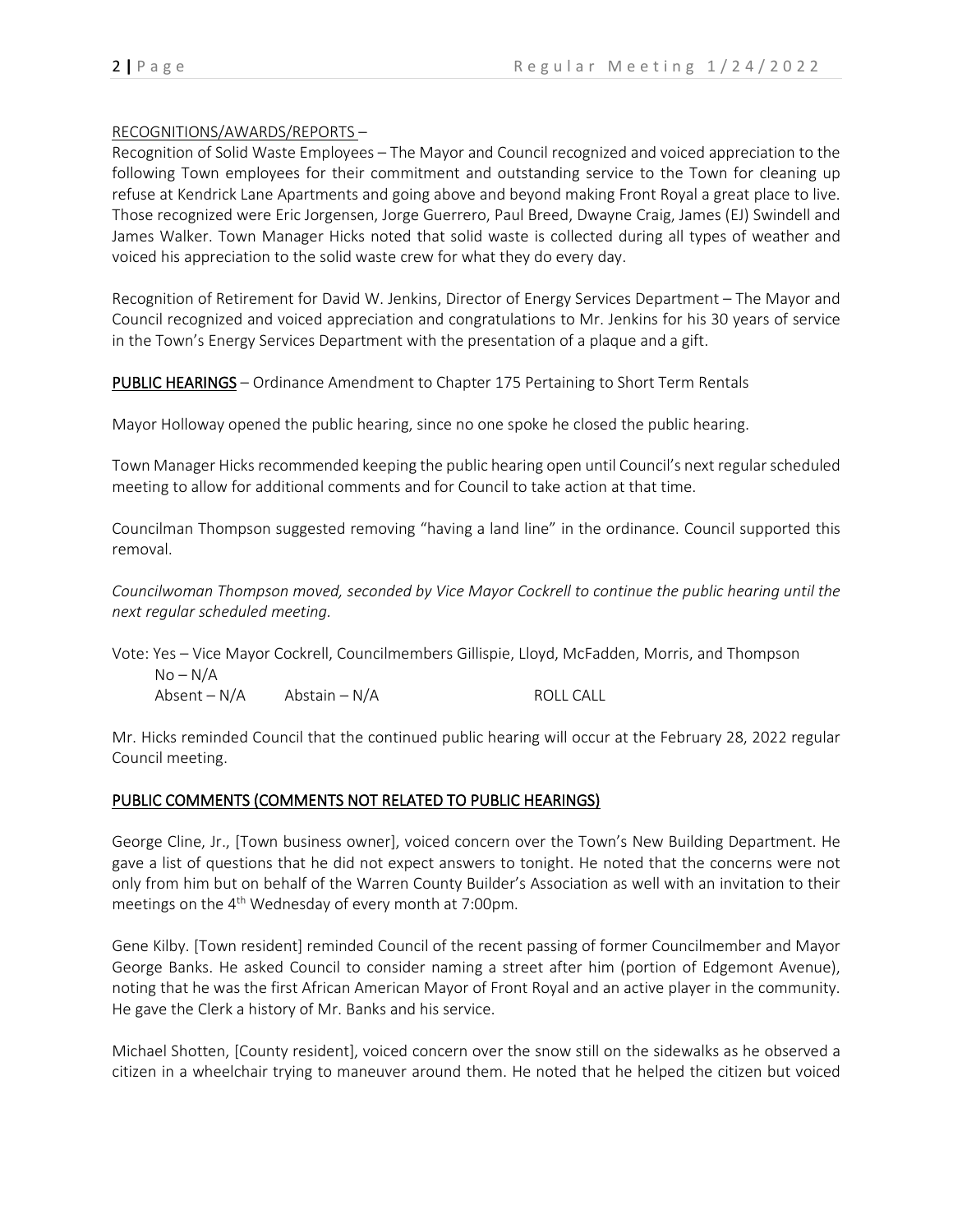frustration that it had been two weeks since the snowfall and the sidewalks in Town were still not clear. He asked Council to take immediate action.

Tom Sayre, [Town resident] questioned the need to spend \$24,500 for an executive search for a new Town Attorney when the Town had an Assistant Town Attorney already in place.

# REPORTS

A. Town Manager Report – Mr. Hicks noted that both commercial and residential residents are responsible for removing snow [from sidewalks] following a storm event and will continue to get the message out. He continued that action will be taken for those who do not comply. He thanked Mr. Shotten for his concerns. Mr. Hicks asked Council to consider a special work session on either February 1<sup>st</sup> or 2<sup>nd</sup> that would include budget items and a closed meeting. He also recognized, on behalf of local government, one of his mentors former County Administrator of Chesterfield County, Virginia Jay Stegmaier, had passed away last week.

#### B. Town Council Reports –

Councilman Thompson thanked Mr. Cline for his concerns and questions and asked that he send those questions to the Clerk of Council. Mrs. Thompson advised that she spoke during Mr. Banks' funeral and read a message from Chelsea Moran who expressed her support and sentiments along with others for former Mayor George Banks. She thanked Mr. Shotten for helping a citizen and expressing his concerns. She questioned the process of why a phone call (instead of letter) would not be suffice to property owners. Mr. Hicks advised that the process will be revisited. Mr. Thompson advised Mr. Sayre that the company Council is choosing is the same company used to select Mr. Hicks to choose the Town Attorney.

Councilman Gillispie thanked Mr. Shotten noting that sidewalks are always a problem during heaving snows and agreed with his concerns. He suggested that the code be reviewed. Mr. Gillispie thanked Mr. Kilby and advised him that Council has spoken previously on how to honor Mr. Banks and that the Town is working on it.

Vice Mayor Cockrell thanked the Town Employees again for cleaning up Kendrick Lane Apartments trash issue. She thanked Mr. Jenkins for his years of service and congratulated him on his retirement. She advised Mr. Shotten that a lot of citizens and businesses are not aware that it is not the Town's responsibility to clean sidewalks or shovel out mailboxes. Mrs. Cockrell mentioned that the community was grieving this weekend over a tragic accident and asked to remember those who are having a rough time.

C. Mayor Report – Mayor Holloway thanked all of Town staff that was involved in snow removal throughout the day and night.

*A 5-minutes recess was called by Mayor Holloway.*

Vote: Yes – Vice Mayor Cockrell, Councilmembers Gillispie, Lloyd, McFadden, Morris, and Thompson

| $No-N/A$     |               |           |
|--------------|---------------|-----------|
| Absent – N/A | Abstain – N/A | ROLL CALL |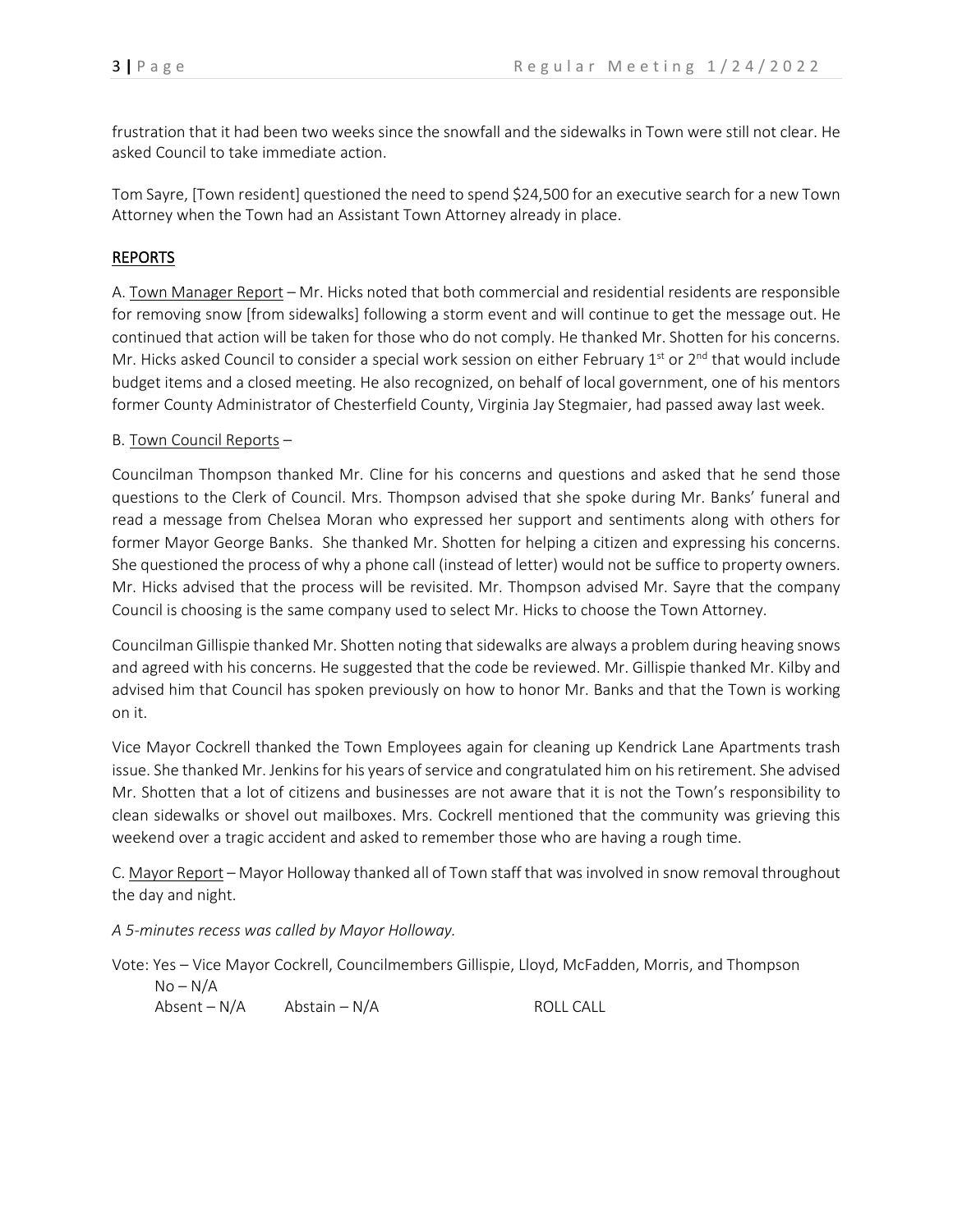## CONSENT AGENDA ITEMS

A. Join the Virginia Health Insurance Plan (VAHIP) *Council approved the Town joining the Virginia Health Insurance Plan (VAHIP) and for the Town Manager to execute all documents needed to make the transition.*

B. Order of Business for Regular Meeting Agendas for 2022 *Council approved the order of business for regular meetings agenda for 2022 as presented.*

C. Appointments to 2022 Audit/Finance Committee

*Council appointed Councilmembers McFadden and Morris to the Audit and Finance Committee, said term ending December 31, 2022.*

D. Appointments to 2022 Town Scholarship Committee *Council appointed Councilmembers Thompson and Gillispie to the 2022 Town Scholarship Committee.*

E. Sole Source Purchase of Neptune Water Meters *Council approved the sole source purchase of Neptune water meter components totaling \$65,523.00.*

F. FY22 Budget Amendment for Virginia Local Choice Health Benefit Program's Adverse Experience Adjustment

*Council approved a FY22 Budget Amendment in the amount of \$176,547.00 and intra-fund transfers totaling \$132,292.00 to allocate funds for the Town's estimated liability to the Commonwealth of Virginia's Local Choice health benefit program's adverse experience adjustment.*

G. Water Plant SCADA System Procurement

*Council awarded a contract in the amount of \$103,923.00 to DR Control LLC for the Water Plant's SCADA & Telemetry Upgrade.*

H. Contract for Executive Search Services for Town Attorney Position *Council approved the award of a contract in the amount of \$24,500.00 to Baker Tillys US LLP for executive search services for the Town Attorney position.*

*Vice Mayor Cockrell moved, seconded by Councilman McFadden that Council approve the Consent Agenda as presented.*

Councilwoman Thompson noted that Consent Item A. (Join the Virginia Health Insurance Plan (VAHIP)) was to find the best health insurance rates for Town employees.

Councilman McFadden noted that Consent Agenda Item B. (Order of Business for Regular Meeting Agendas for 2022) was how we are changing the business on the agenda.

Vote: Yes – Vice Mayor Cockrell, Councilmembers Gillispie, Lloyd, McFadden, Morris, and Thompson  $No-N/A$  $\Delta b$ sent – N/A  $\Delta b$ stain – N/A ROLL CALL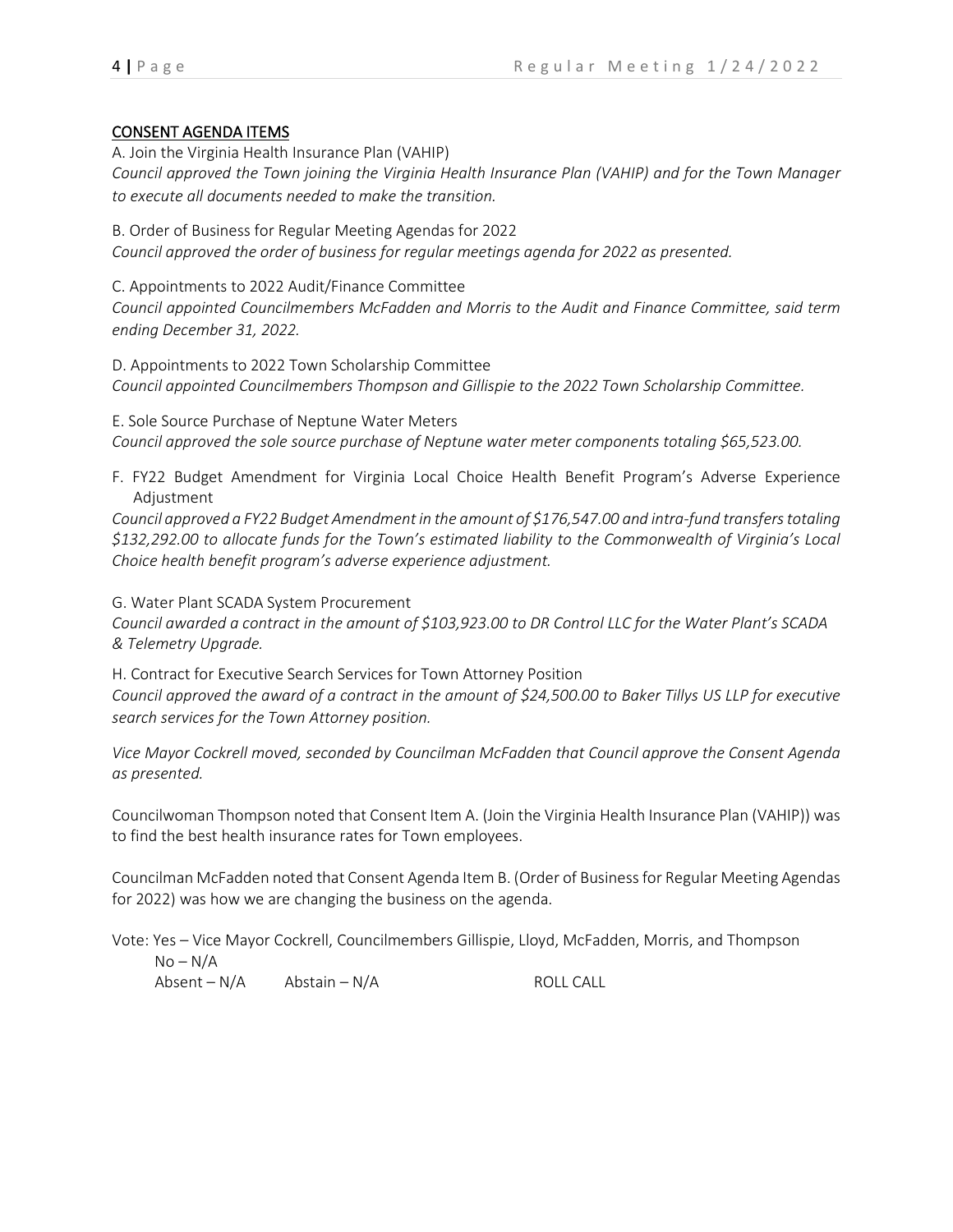# BUSINESS ITEMS

A. Refer to Planning Commission Signs/Lights for Vape-Oriented Businesses

*Councilman McFadden moved, seconded by Councilwoman Morris that Council refer to the Planning Commission the review of sign and light regulations for vape-oriented businesses located in the Town Corporate Limits and bring back recommendations to Town Council in a work session.*

Councilman Thompson moved, seconded by Councilwoman Morris to amend the motion to remove "vapeoriented businesses" to reflect all businesses with lights and signs.

Vote: Yes – Vice Mayor Cockrell, Councilmembers Gillispie, Lloyd, McFadden, Morris, and Thompson  $No-N/A$  $\Delta b$ sent – N/A  $\Delta b$ stain – N/A ROLL CALL

on the amendment to the original motion

Vote: Yes – Vice Mayor Cockrell, Councilmembers Gillispie, Lloyd, McFadden, Morris, and Thompson  $No-N/A$  $\Delta b$ sent – N/A  $\Delta b$ stain – N/A ROLL CALL

on the original motion as amended

Mr. Hicks recommended advertising the public hearing for this item to run concurrently with the Planning Commission Public Hearing. Council agreed.

B. Refer to Planning Commission Text Amendments to Town Code Chapter 148 *Councilwoman Thompson moved, seconded by Councilman McFadden that Council refer to the Planning Commission Text Amendments to Chapter 148 (Subdivision/Land Development) to remove Planning Commission from any plan review beyond the scope of the state code as presented.*

Councilman Lloyd advised that this was discussed in a work session and the amendments will be in line with the state code and reduce conflict.

Councilman McFadden advised that it streamlines things.

Vote: Yes – Vice Mayor Cockrell, Councilmembers Gillispie, Lloyd, McFadden, Morris, and Thompson  $No-N/A$ 

 $\Delta b$ sent – N/A  $\Delta b$ stain – N/A ROLL CALL

Mr. Hicks recommended advertising the public hearing for this item to run concurrently with the Planning Commission Public Hearing. Council agreed.

C. Appointment of Interim Town Attorney

*Councilman McFadden moved, seconded by Vice Mayor Cockrell that Council approve a contract and appoint James E. Cornwell, Jr. Esq. as the Interim Town Attorney for the Town of Front Royal until such time a full-time Town Attorney is appointed.*

Vote: Yes – Vice Mayor Cockrell, Councilmembers Gillispie, Lloyd, McFadden, Morris, and Thompson  $No-N/A$ 

 $\Delta b$ sent – N/A  $\Delta b$ stain – N/A ROLL CALL